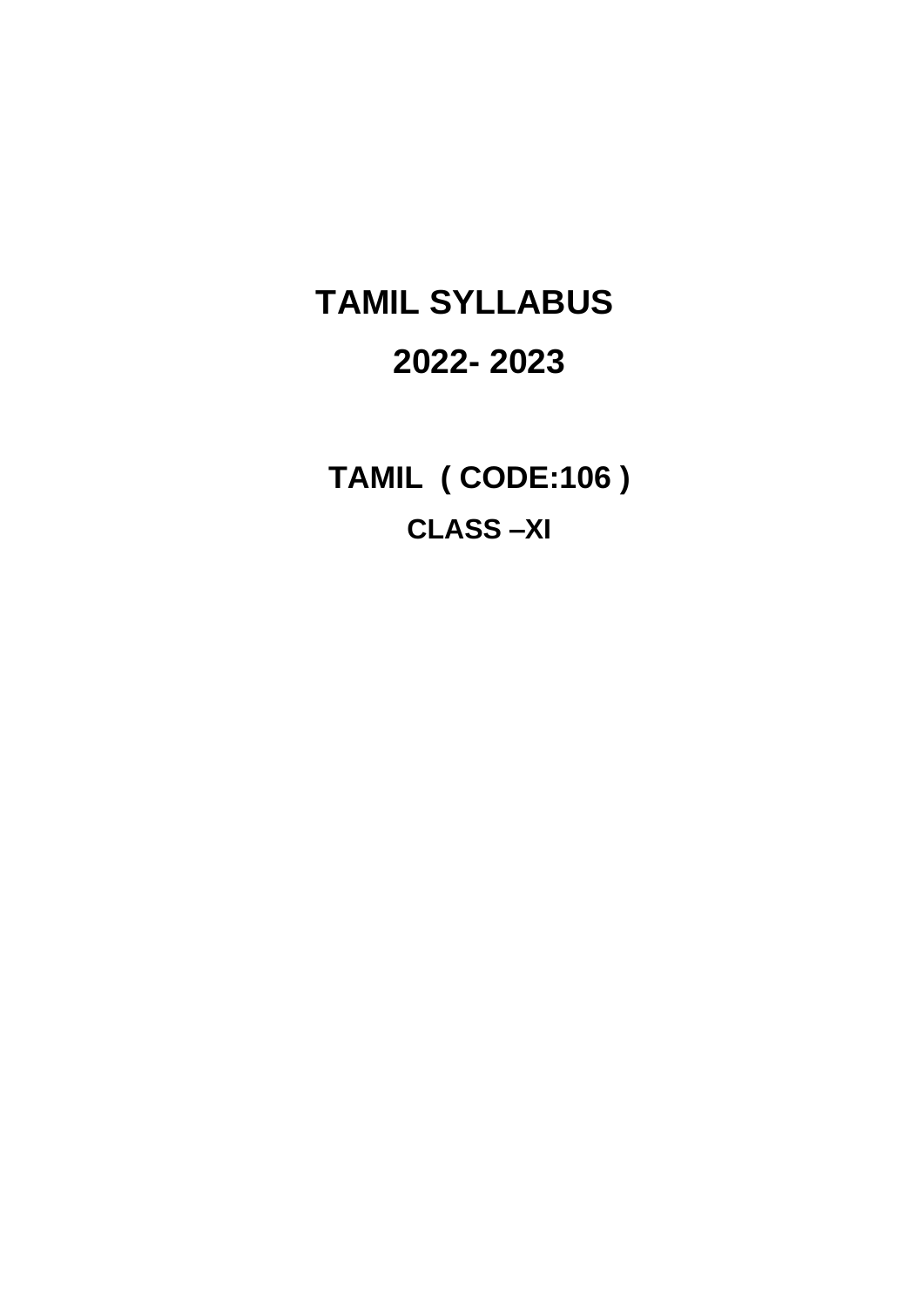## **CLASS - XI TAMIL (106) ( 2022 TO 2023)**

| <b>One Paper</b><br>Time: 3 hours                                                                                                                                              | Max. Marks: 80<br><b>Internal Assessment Marks: 20</b> |  |  |
|--------------------------------------------------------------------------------------------------------------------------------------------------------------------------------|--------------------------------------------------------|--|--|
| <b>Section: A</b>                                                                                                                                                              | <b>40 Marks</b>                                        |  |  |
| 1. Grammar (MCQ)<br>(i) Correction of Errors<br>$(60)$ , $(6T)$ , $(40)$ differences<br>$(\mathbb{D})$ , ( $\widetilde{\text{OOT}}$ ), ( $\widetilde{\text{OT}}$ ) differences | 5                                                      |  |  |
| $(\mathcal{J})$ , $(\mathcal{D})$ , differences                                                                                                                                |                                                        |  |  |
| (ii) Vallinam Migum Idangal                                                                                                                                                    | 5                                                      |  |  |
| (iii) Write Examples                                                                                                                                                           | 5                                                      |  |  |
| Tan vinai, Pira vinai, Cey vinai, Ceyappattu vinai,                                                                                                                            |                                                        |  |  |
| Udanpattu vinai, Edhirmarai vinai, Ner Kootru,                                                                                                                                 |                                                        |  |  |
| Ayar Kootru, Tani Vakkiyam, Todar Vakkiyam and                                                                                                                                 |                                                        |  |  |
| Kalavai Vakkiyam                                                                                                                                                               |                                                        |  |  |
| (iv) Choose the correct sentence                                                                                                                                               | 5                                                      |  |  |
| Orumai panmai mayakkam ,Thinai mayakkam ,                                                                                                                                      |                                                        |  |  |
| Paal mayakkam , peyar marapu . Vinai marapu,                                                                                                                                   |                                                        |  |  |
| Pechu vazakku , vazhaa Nilaikal                                                                                                                                                |                                                        |  |  |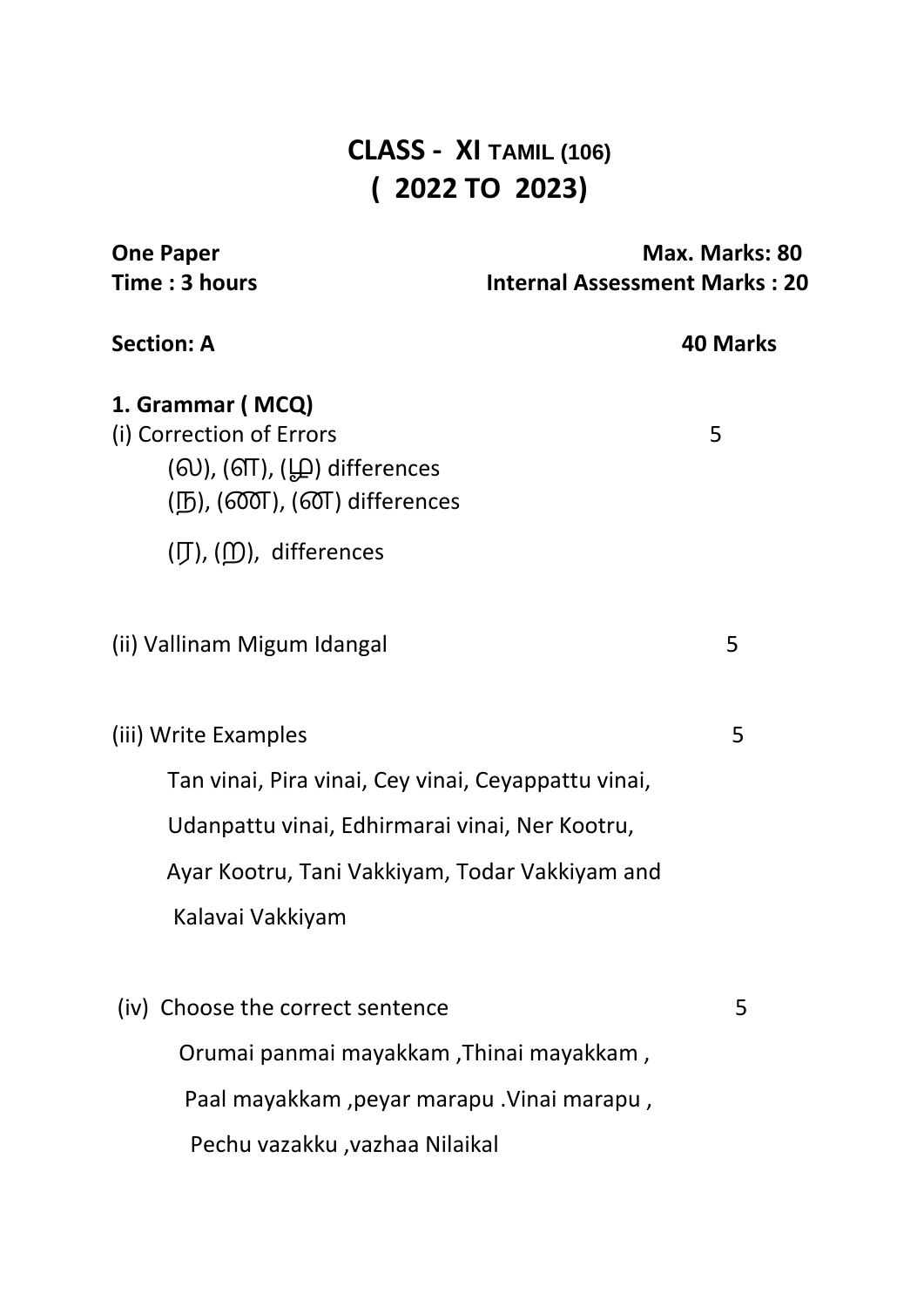| (v) Poetry Comprehension                            |                   |
|-----------------------------------------------------|-------------------|
| [ From the Textbook ]                               | $1(1x5)=5$        |
| (vi) Prose Comprehension                            |                   |
| [ From the Textbook ]                               | $1(1x5)=5$        |
| (vii) Prose Comprehension                           |                   |
| [Unseen Passage]                                    | $2(2 x5)= 10$     |
| (Section:B)<br>$(40$ marks)                         |                   |
| (i) Poetry Short answer                             | $2 \times 3 = 6$  |
| (ii) Prose Long Answer                              | $3 \times 4 = 12$ |
| (iii) Non- detail long answer                       | $1 \times 7 = 7$  |
| (iv) Letter Writing                                 | $1 \times 6 = 6$  |
| Paarattu Nigalchikku Alaippu, Vinnappam and         |                   |
| Muraiyeettuk Kadithangal and Uravumurai Kadithangal |                   |
| (v) Ner Kaanal (Karpanai)                           | $1 \times 3 = 3$  |
| (vi) Composition (General Essay                     | $1 \times 6 = 6$  |
|                                                     | 80 Marks          |

-------------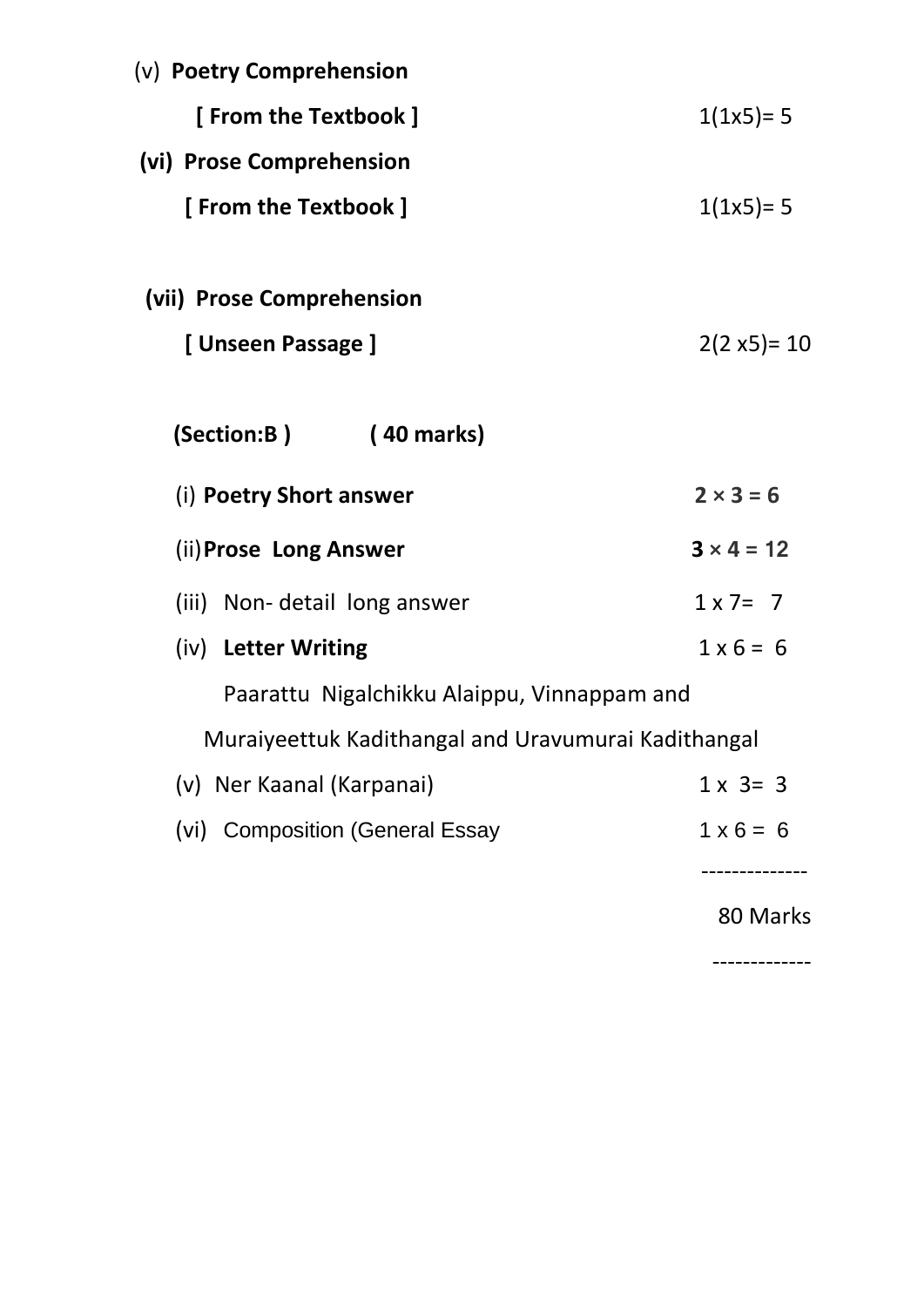#### **XI TAMIL (106)TEXT BOOK PORTIONS (Unit 2,3,4 and 6 )**

## **Prose from the Prescribed TextBook**

Unit (Iyal ) Numbers and Titles ( Unit 2,3,4 and 6)

- 2. Iyarkai Velanmai
- 3. Malai Itapeyarkal oor Ayvu
- 4. Tamilaga kalvi varalaru
- 6. Kalathai Vendra Kalai

## 2.**Poetry from the Prescribed Book**

**Unit (Iyal ) Numbers and Titles** ( Unit 2,3,4 and 6)

- 2. i) Ethili Kuruvikal
	- Ii ) Kaaviyam
	- iii) Thirumalai Murugan Pallu
	- iv) Ainguru Nooru
- 3. i) Kavadi Chindu
	- ii) Kurunthogai
	- iii) Purananooru
	- iv) Thirukural
- 4. i) Pillai Kudam
	- ii) Nattrinai
	- iii) Tholkappiyam- cirappu Paayira Urai vilakka Paadal
- 6. i) Aathmanam Kavithaigal
	- Ii) KutralaKuravanji
	- Iii) Thiruchalal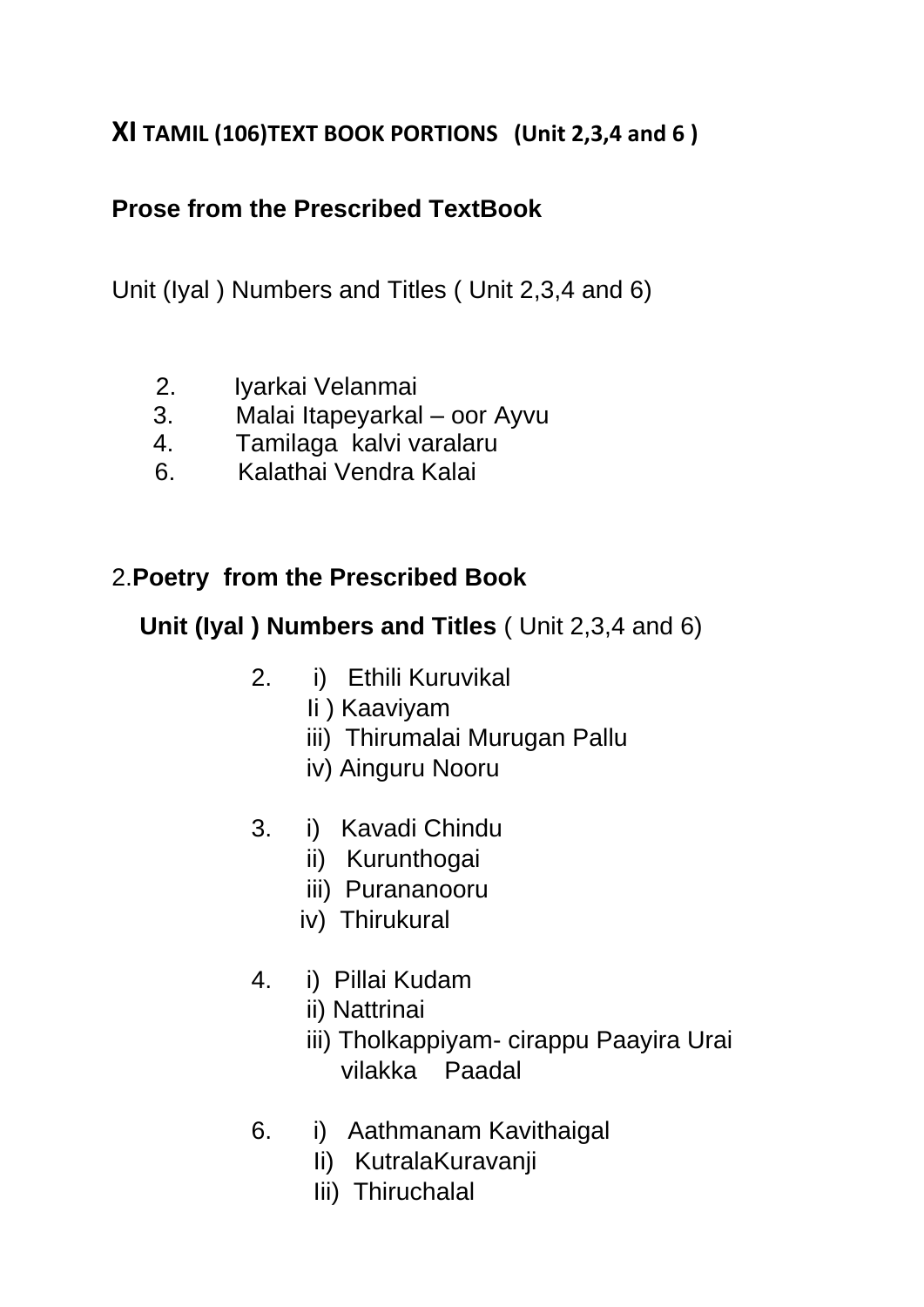#### **Non-detailed Text**

#### **Unit (Iyal ) Numbers and Titles** ( Unit 2,3,4 and 6)

- 2. Yanai Doctor
- 3. Vaadi vaasal
- 4. Ithazhalar Bharathi
- 6. Isaithamilar Iruvar

### **Prescribed TextBook**

Pothu Tamil, melnilai muthalam Aandu for classXI ( First edition -2018 ) Content Creation by State Council of Educational Research and Training - Tamilnadu Arasu Printing & publishing by Tamil nadu Textbook and Educational Services Corporation.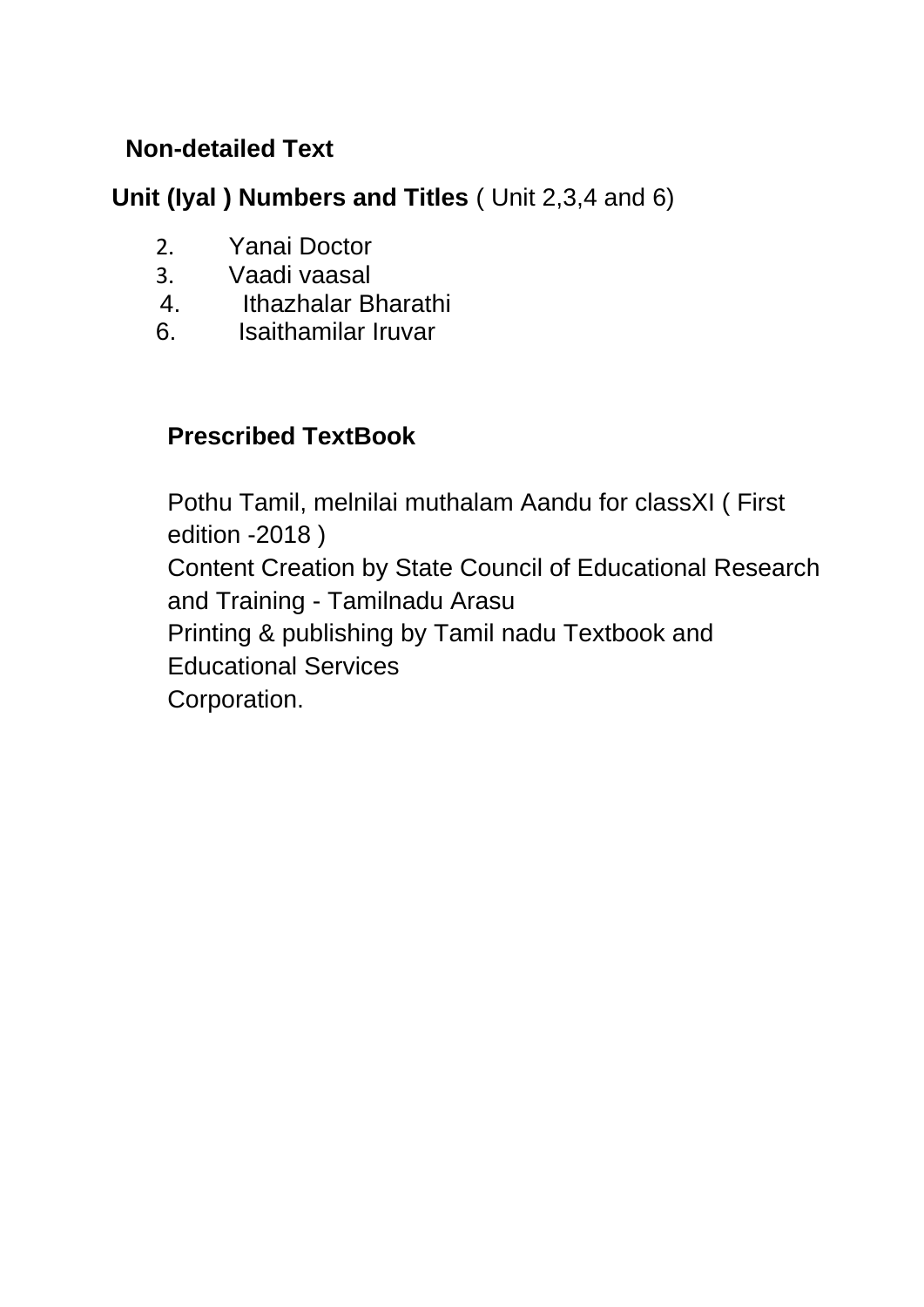## **Design of Question Paper- (2022-2023) Class XI - TAMIL (106)**

| Sections                | <b>Topic</b>                       | Type of    | No. of    | <b>Marks</b> | Total          |  |  |
|-------------------------|------------------------------------|------------|-----------|--------------|----------------|--|--|
|                         |                                    | Questions  | Questions |              |                |  |  |
|                         | PART-A (MCQ 40 MARKS)              |            |           |              |                |  |  |
|                         | I.<br><b>Unseen Passage</b>        |            |           |              |                |  |  |
| 1                       | 2 Unseen Passage                   | <b>MCQ</b> | 10        | 5x1          | 5              |  |  |
| $\overline{2}$          | 2Unseen Passage                    | <b>MCQ</b> | 10        | 5x1          | 5              |  |  |
|                         | II.                                | .Grammar   |           |              |                |  |  |
| 3                       | <b>Correction of Errors</b>        | <b>MCQ</b> | 6         | 5x1          | 5              |  |  |
| $\overline{4}$          | Vallinam mikumitam                 | <b>MCQ</b> | 6         | 5x1          | 5              |  |  |
| 5                       | <b>Choose correct Example</b>      | <b>MCQ</b> | 6         | $5 \times 1$ | 5              |  |  |
|                         | . Main course Book<br>Ш.           |            |           |              |                |  |  |
| 6                       | <b>Poetry Comprehension</b>        | <b>MCQ</b> | 5         | $5 \times 1$ | 5              |  |  |
| $\overline{7}$          | <b>Prose Comprehension</b>         | <b>MCQ</b> | 5         | 5x1          | 5              |  |  |
| 8                       | <b>Choose the correct Sentance</b> | <b>MCQ</b> | 5         | 5x1          | 5              |  |  |
|                         | PART-B (DESCRIPTIVE 40 MARKS)      |            |           |              |                |  |  |
| <b>Course Book</b>      |                                    |            |           |              |                |  |  |
| 1                       | <b>Poetry short Answer</b>         | <b>SA</b>  | 4         | 2x3          | 6              |  |  |
| $\overline{2}$          | Prose long Answer                  | LA         | 5         | 3x4          | 12             |  |  |
| <b>Non-detail</b>       |                                    |            |           |              |                |  |  |
| 3                       | Non-detail                         | LA         | 3         | 1 X7         | $\overline{7}$ |  |  |
| <b>Creative Writing</b> |                                    |            |           |              |                |  |  |
| $\overline{4}$          | <b>Letter Writing</b>              | LA         | 2         | 1 X6         | 6              |  |  |
| 5                       | Nerkaanal (Interview)              | LA         | 1         | 1X3          | $\mathbf{3}$   |  |  |
| 6                       | <b>Composition (General Essay)</b> | LA         | 3         | 1X6          | 6              |  |  |
| <b>TOTAL</b>            |                                    |            |           | 80           |                |  |  |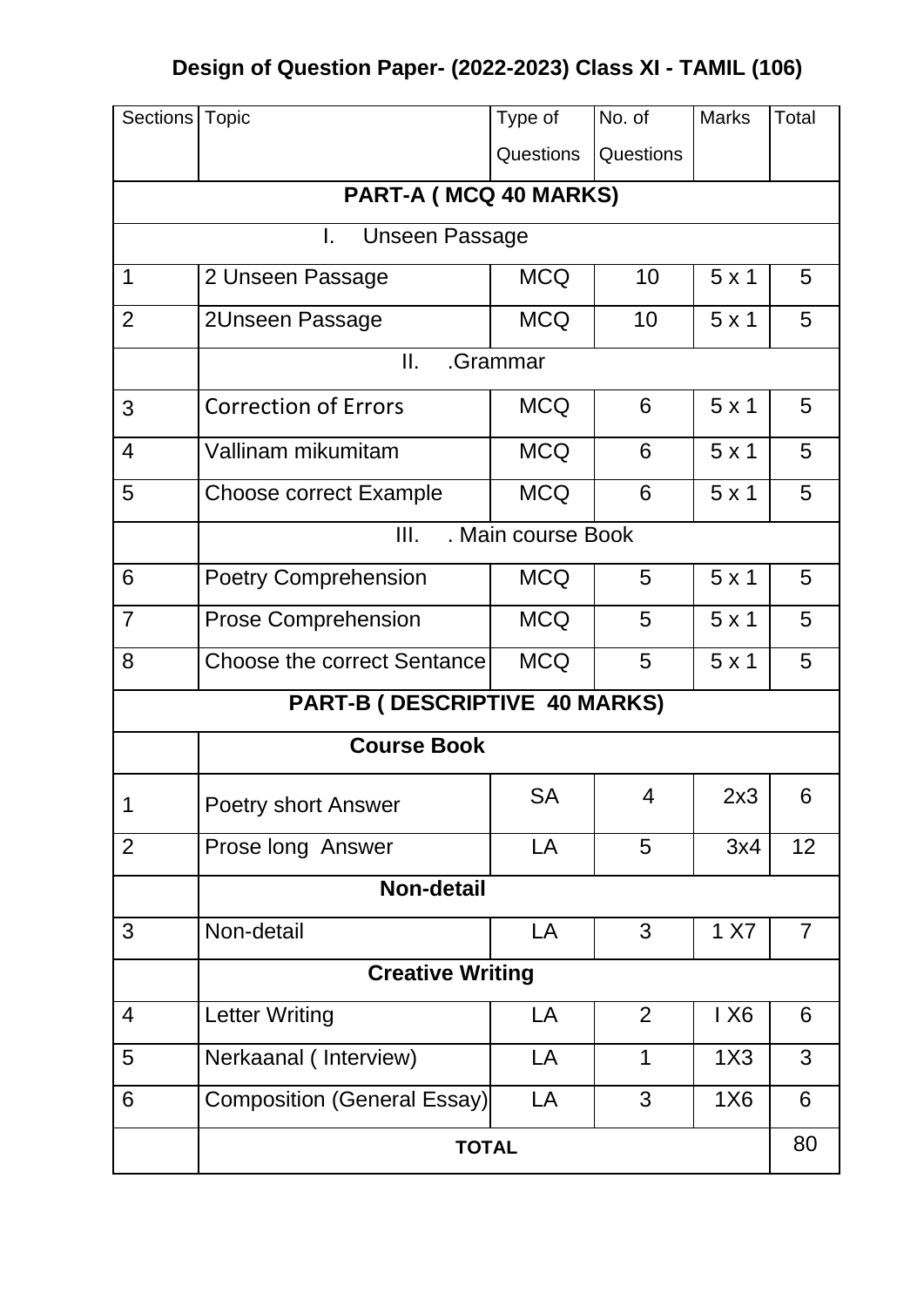## **Marks Distribution and No. of Periods ,TAMIL ( 106) XI (2022– 2023)**

|                 | <b>Marks Distribution</b>                    | Marks | Weightage | No. of<br>Periods |  |
|-----------------|----------------------------------------------|-------|-----------|-------------------|--|
| <b>Sections</b> | <b>Topics</b>                                |       |           |                   |  |
|                 | 1.Grammar                                    | 20    |           | 30 Periods        |  |
| A               | 2. Poetry comprehension<br>from the Textbook | 5     |           |                   |  |
|                 | 3. Prose comprehension<br>from the Textbook  | 5     |           | <b>15 Periods</b> |  |
|                 | 4. Comprehension<br>(Unseen Passage)         | 10    | 80        |                   |  |
|                 | Course book                                  |       |           |                   |  |
|                 | 1. Poetry short Answer                       | 6     |           |                   |  |
|                 | 2. Prose long Answer                         | 12    |           | 40 Periods        |  |
| B               | Non-detail                                   |       |           |                   |  |
|                 | 3. Non-detail long Answer                    | 7     |           |                   |  |
|                 | 4. Letter Writing                            | 6     |           |                   |  |
|                 | 5. Nerkaanal (Interview)                     | 3     |           | 20 Periods        |  |
|                 | 6. Composition (General)                     | 6     |           |                   |  |
|                 |                                              |       |           |                   |  |
|                 | <b>Internal Assessment</b>                   | 20%   |           |                   |  |
|                 | Total %                                      |       |           |                   |  |
|                 |                                              | 100%  |           | 105Periods        |  |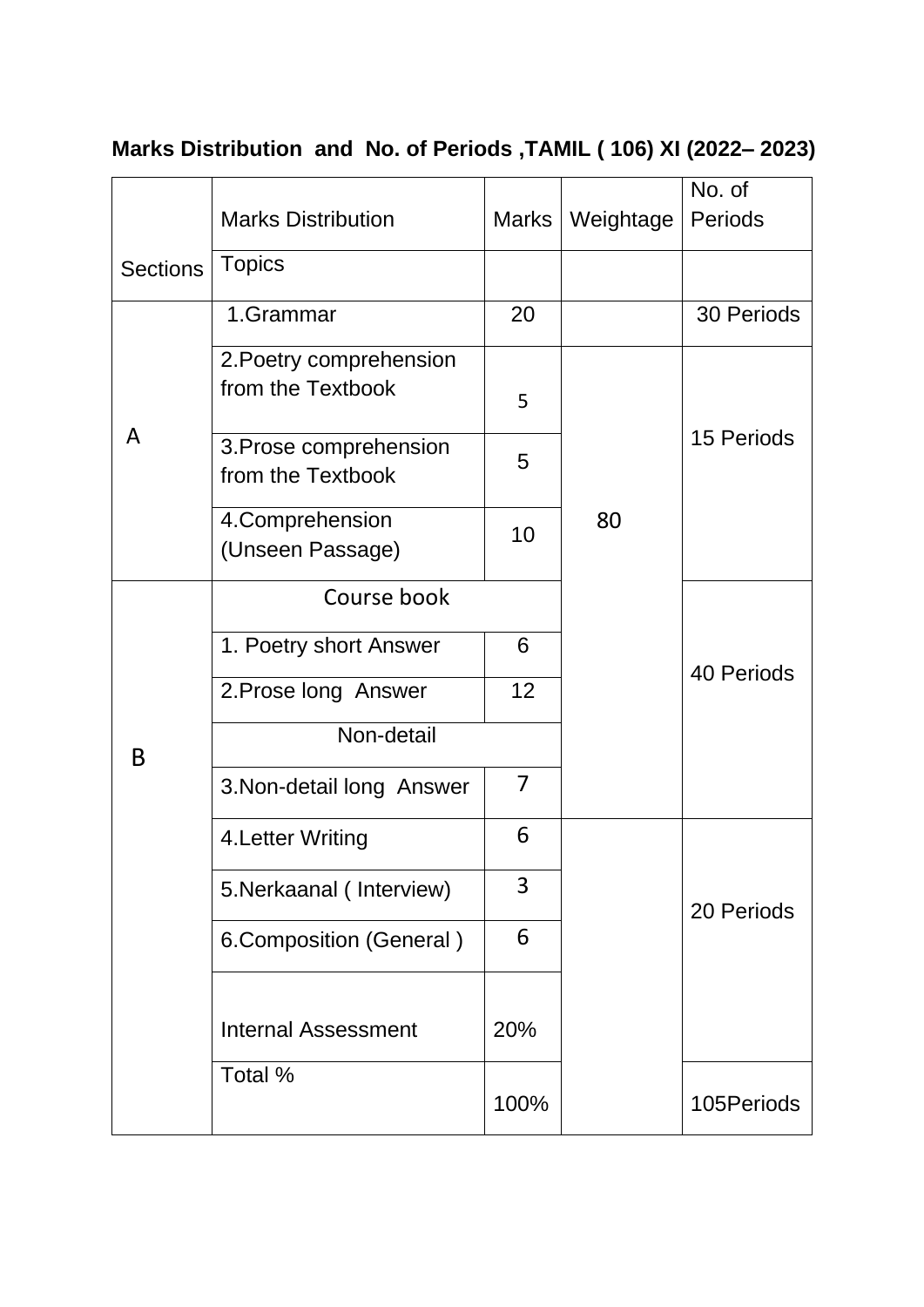# **RATIONALISED TAMIL SYLLABUS 2022- 2023**

**TAMIL ( CODE:106 ) CLASS –XII**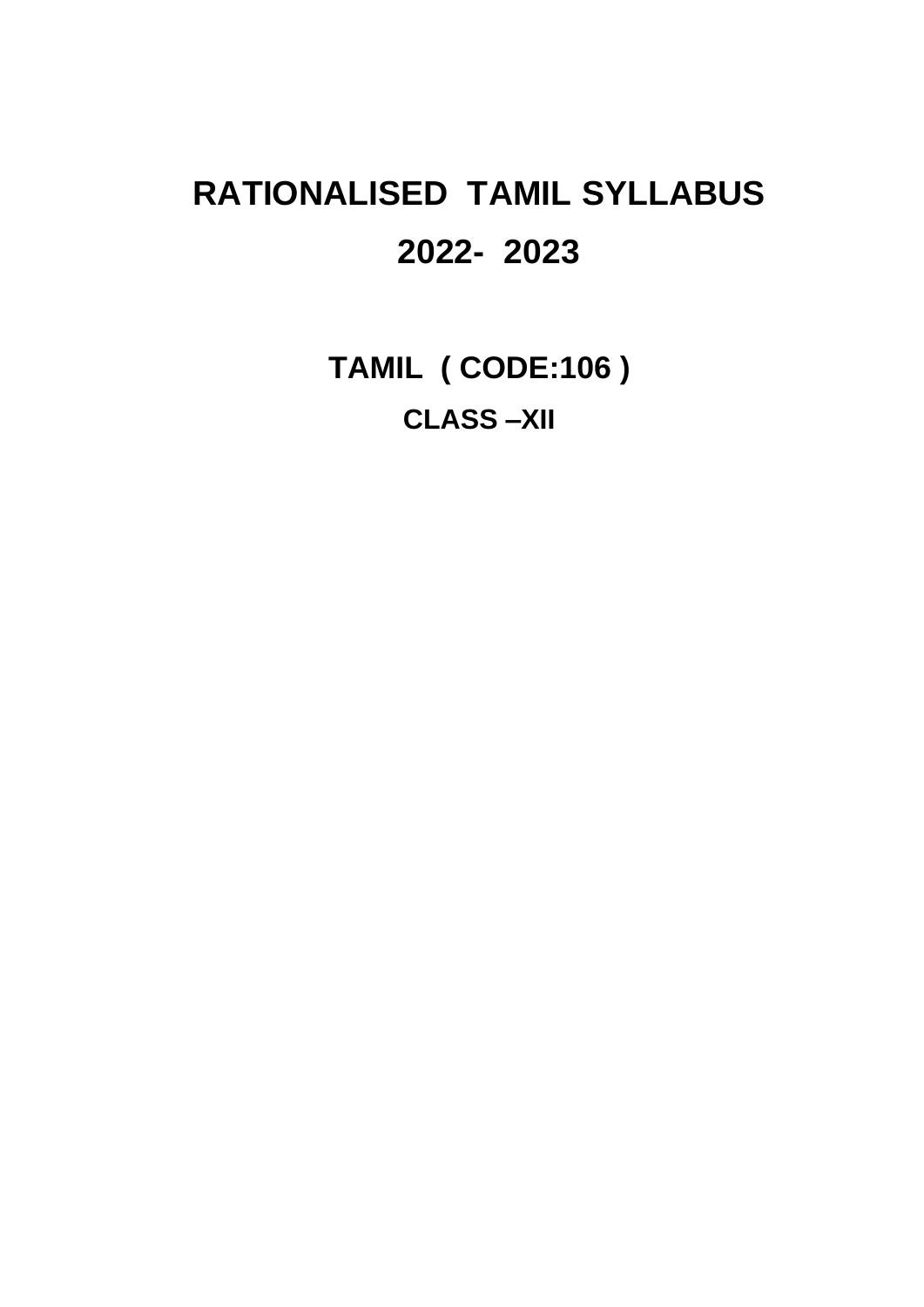#### **CLASS - XII TAMIL (106) ( 2022 -2023)**

| <b>One Paper</b>                                                                       | Max. Marks: 80                       |  |
|----------------------------------------------------------------------------------------|--------------------------------------|--|
| Time : 3 hours                                                                         | <b>Internal Assessment Marks: 20</b> |  |
| <b>Section: A</b><br>1. Grammar (MCQ)                                                  | <b>40 Marks</b>                      |  |
| (i) Correction of Errors                                                               | 5                                    |  |
| $(6)$ , $(6)$ , $(6)$ , $(6)$ differences                                              |                                      |  |
| $(\mathbb{D})$ , ( $\widetilde{\text{OOT}}$ ), ( $\widetilde{\text{OT}}$ ) differences |                                      |  |
| $(\mathcal{J})$ , $(\mathcal{D})$ , differences                                        |                                      |  |
| (ii) Vallinam Migum Idangal                                                            | 5                                    |  |
| (iii) Write Examples                                                                   | 5                                    |  |
| Tan vinai, Pira vinai, Cey vinai, Ceyappattu vinai,                                    |                                      |  |
| Udanpattu vinai, Edhirmarai vinai, Ner Kootru,                                         |                                      |  |
| Ayar Kootru, Tani Vakkiyam, Todar Vakkiyam and                                         |                                      |  |
| Kalavai Vakkiyam                                                                       |                                      |  |
| (iv) Choose the correct sentence                                                       | 5                                    |  |
| Orumai panmai mayakkam ,Thinai mayakkam,                                               |                                      |  |
| Paal mayakkam ,peyar marapu .Vinai marapu,                                             |                                      |  |
| Pechu vazakku , vazhaa Nilaikal                                                        |                                      |  |
| (v) Poetry Comprehension                                                               |                                      |  |
| [ From the Textbook ]                                                                  | $1(1x5)=5$                           |  |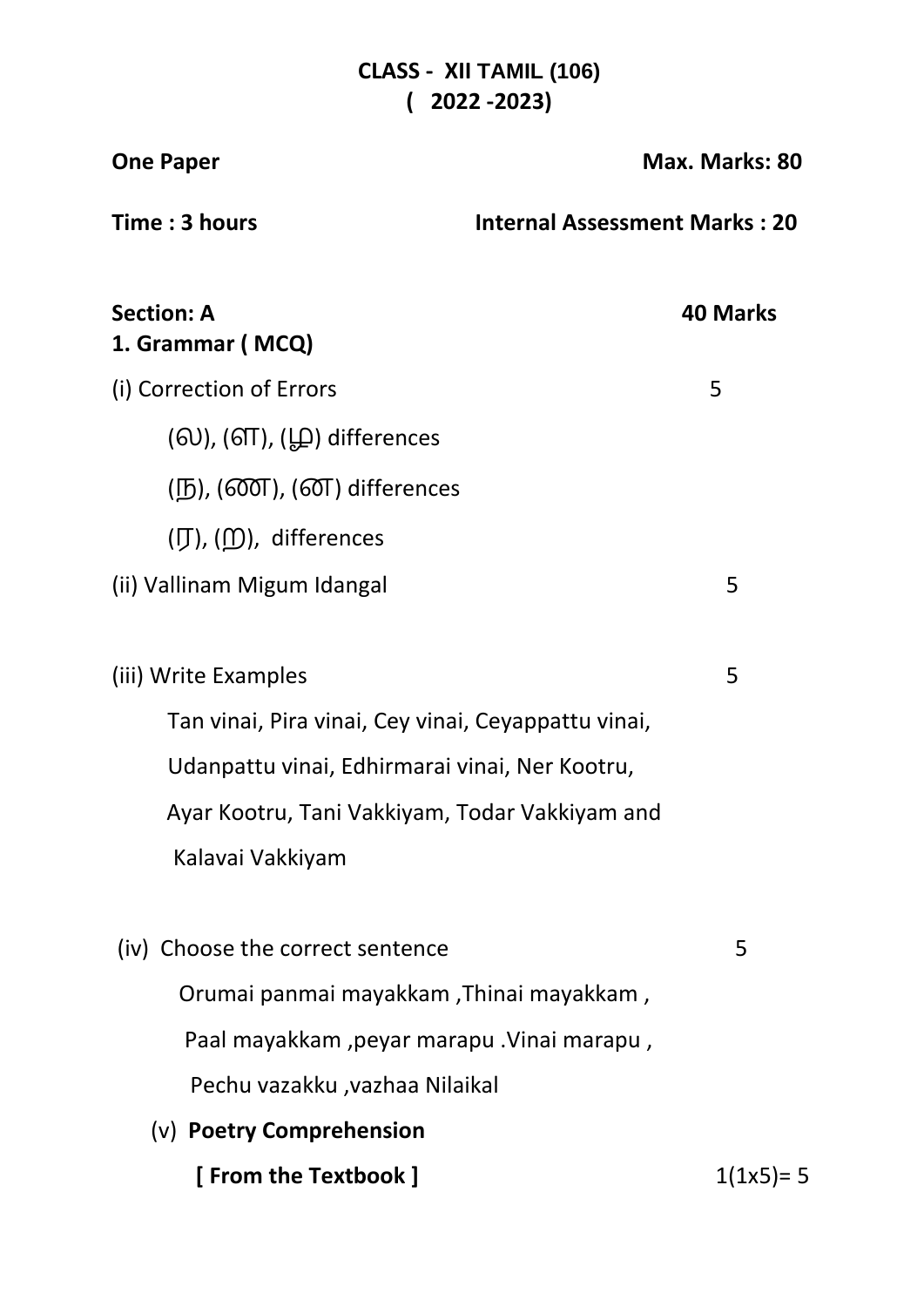| (vi) Prose Comprehension                            |                   |
|-----------------------------------------------------|-------------------|
| [ From the Textbook ]                               | $1(1x5)=5$        |
| (vii) Prose Comprehension                           |                   |
| [Unseen Passage]                                    | $2(2 x5)= 10$     |
| (Section:B)<br>(40 marks)                           |                   |
| (vii) Poetry Short answer                           | $2 \times 3 = 6$  |
| (viii) Prose Long Answer                            | $3 \times 4 = 12$ |
| (ix) Non-detail long answer                         | $1 \times 7 = 7$  |
| (x) Letter Writing                                  | $1 \times 6 = 6$  |
| Paarattu Nigalchikku Alaippu, Vinnappam and         |                   |
| Muraiyeettuk Kadithangal and Uravumurai Kadithangal |                   |
| (xi) Ner Kaanal (Karpanai)                          | $1 \times 3 = 3$  |
| (xii) Composition (General Essay                    | $1 \times 6 = 6$  |
|                                                     | 80 Marks          |

……………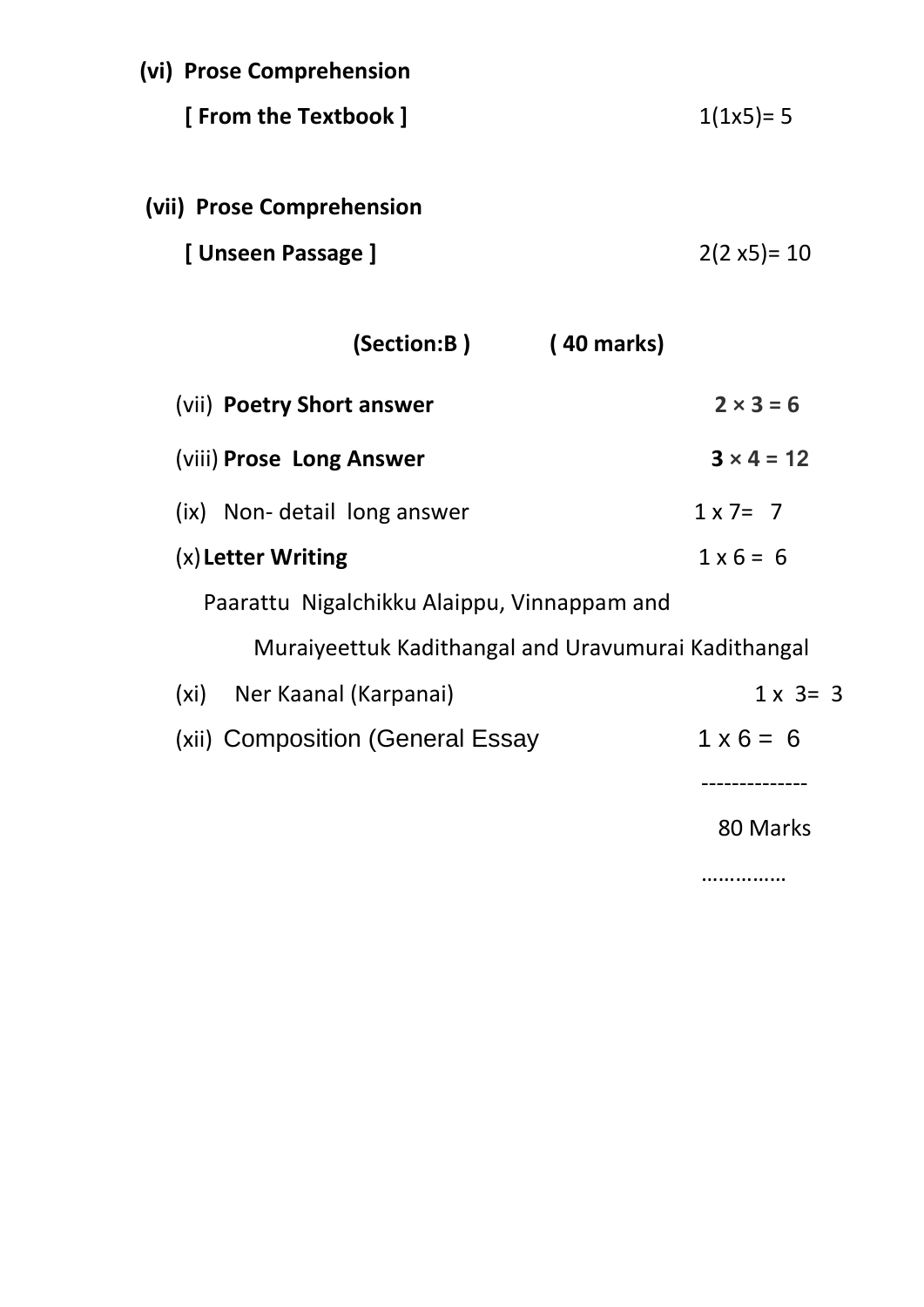#### **XII TAMIL(106) TEXT BOOK PORTIONS (Unit 1,2,3 and 5 )**

#### **Unit (Iyal ) Numbers and Titles ( Prose)**

- 1. Thamizh mozhiyin Nadai Azhahiyal
- 2. Peru Mazhai Kaalam
- 3. Tamilar Kudumba Murai
- 5. Matharasapattinam

Unit (Iyal ) Numbers and Titles (Poetry) **(Unit 1,2,3 and 5 )** 

- 1. i) Elantamizhey
	- ii) Thandiyalangaaram
- 2. i) Piragorunaal kodai
	- ii) Nedunalvaadai
- 3. i) Virunthinar Illam
	- ii ) Kambaramayanam
	- iii ) Thirukural
- 5. i) Deivamani Maalai
	- ii) Devaram
	- iii) Agananooru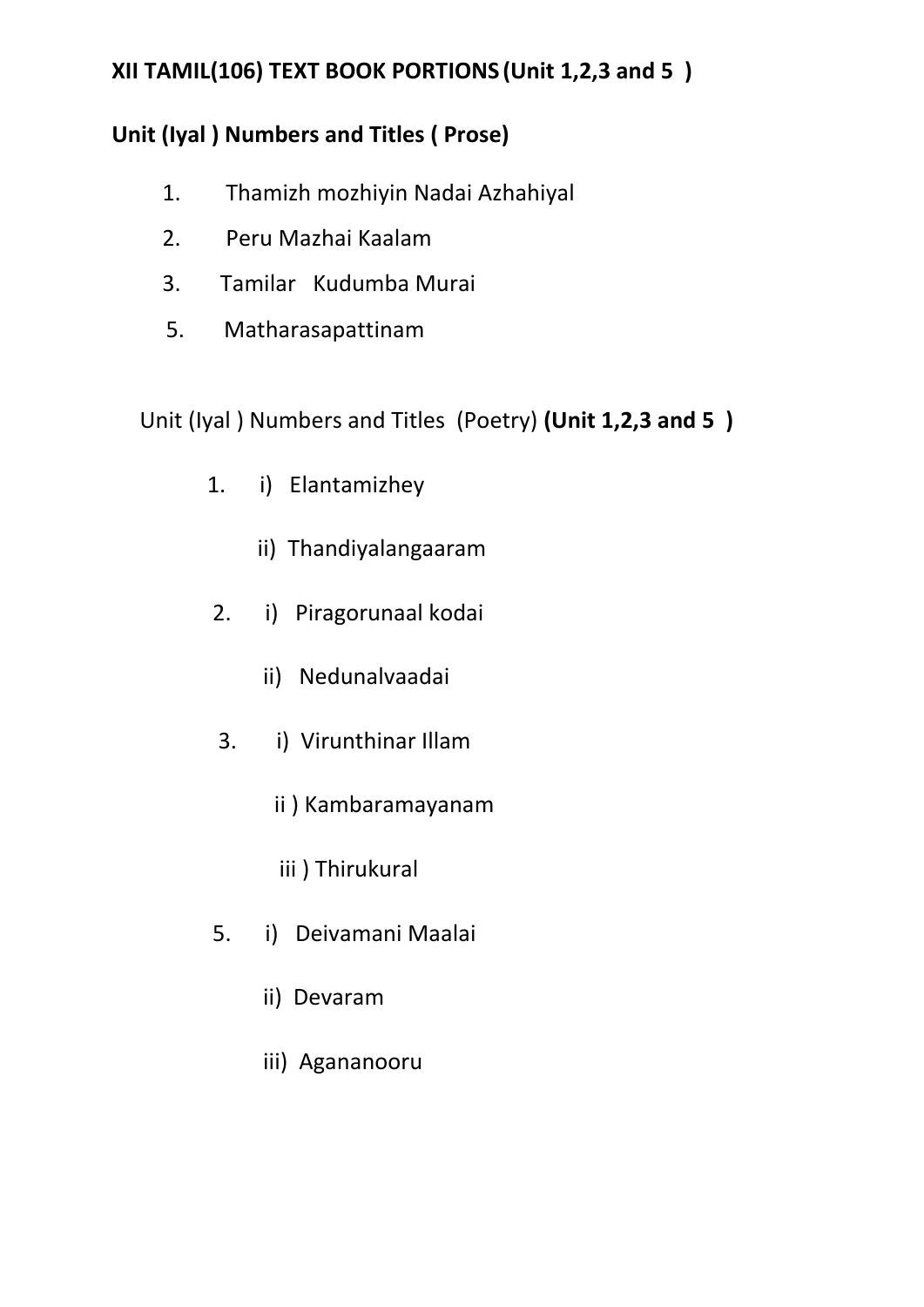#### **3 Non-detailed Text (Unit 1,2,3 and 5 )**

- 4. Bharathiyin kaditham
- 2. Muthal kal –Uthama cholan
- 3. Urimai Thagam-Pumani
- 5. Thalai Kulam -Thopil Mohamed Meeran

#### **Prescribed TextBook**

Pothu Tamil, Melnilai Irandaam Aandu for classXII ( First edition - 2019 ) Content Creation by State Council of Educational Research and Training - Tamilnadu Arasu

Printing & publishing by Tamil Nadu Textbook and Educational Services Corporation.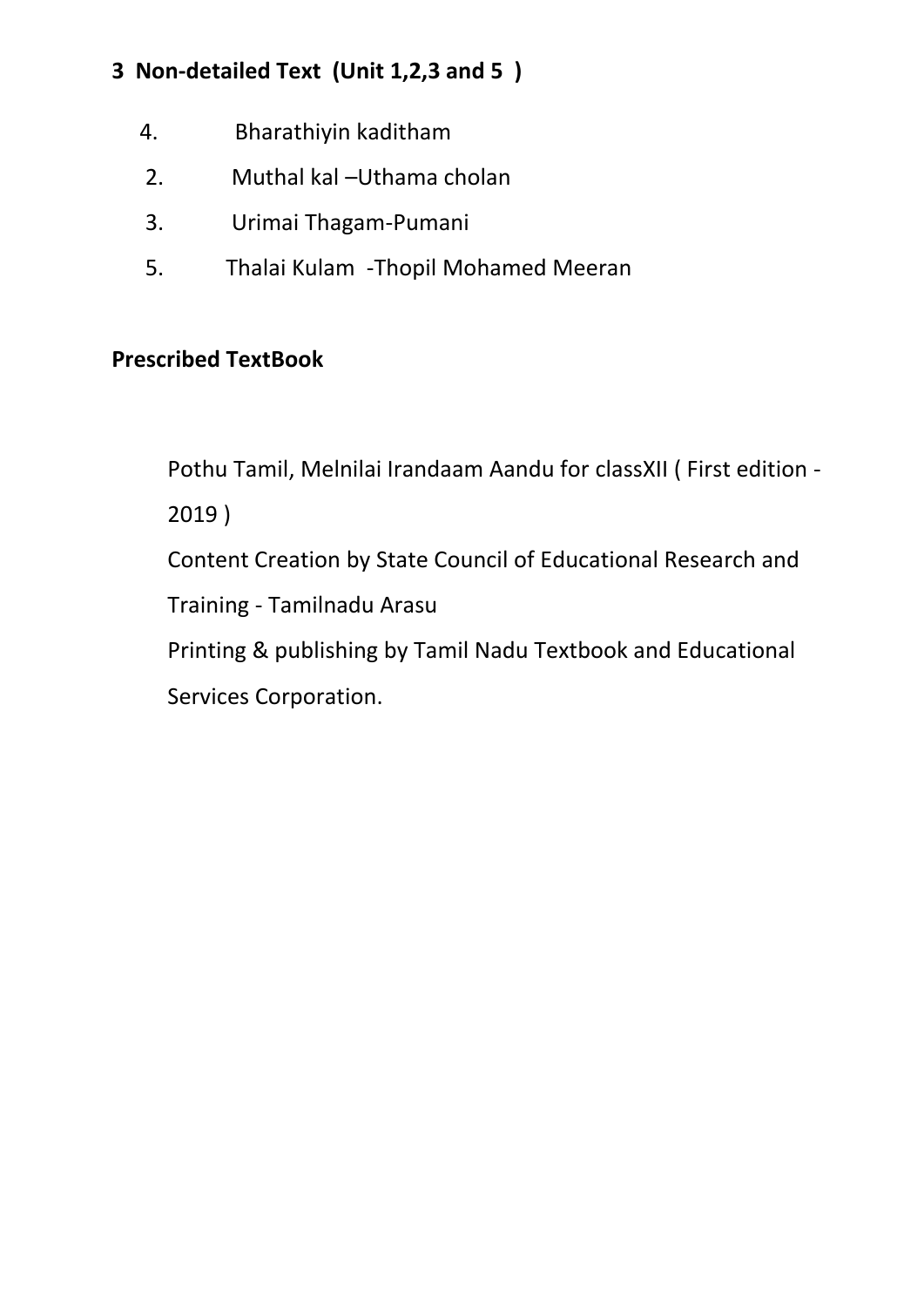## **Design of Question Paper- (2022-2023) Class XII - TAMIL (106)**

| Sections   Topic              |                                    | Type of    | No. of         | <b>Marks</b> | Total          |  |  |
|-------------------------------|------------------------------------|------------|----------------|--------------|----------------|--|--|
|                               |                                    | Questions  | Questions      |              |                |  |  |
| PART-A (MCQ 40 MARKS)         |                                    |            |                |              |                |  |  |
|                               | IV.<br><b>Unseen Passage</b>       |            |                |              |                |  |  |
| $\mathbf 1$                   | 2 Unseen Passage                   | <b>MCQ</b> | 10             | $5 \times 1$ | 5              |  |  |
| $\overline{2}$                | 2Unseen Passage                    | <b>MCQ</b> | 10             | $5 \times 1$ | 5              |  |  |
|                               | V.                                 | .Grammar   |                |              |                |  |  |
| 3                             | <b>Correction of Errors</b>        | <b>MCQ</b> | 6              | 5x1          | 5              |  |  |
| $\overline{4}$                | Vallinam mikumitam                 | <b>MCQ</b> | 6              | $5 \times 1$ | 5              |  |  |
| 5                             | <b>Choose correct Example</b>      | <b>MCQ</b> | 6              | 5x1          | 5              |  |  |
|                               | VI.<br>. Main course Book          |            |                |              |                |  |  |
| 6                             | <b>Poetry Comprehension</b>        | <b>MCQ</b> | 5              | 5x1          | 5              |  |  |
| $\overline{7}$                | <b>Prose Comprehension</b>         | <b>MCQ</b> | 5              | 5x1          | 5              |  |  |
| 8                             | <b>Choose the correct Sentance</b> | <b>MCQ</b> | 5              | $5 \times 1$ | 5              |  |  |
| PART-B (DESCRIPTIVE 40 MARKS) |                                    |            |                |              |                |  |  |
| <b>Course Book</b>            |                                    |            |                |              |                |  |  |
| 1                             | <b>Poetry short Answer</b>         | <b>SA</b>  | 4              | 2x3          | 6              |  |  |
| $\overline{2}$                | Prose long Answer                  | LA         | 5              | 3x4          | 12             |  |  |
|                               | <b>Non-detail</b>                  |            |                |              |                |  |  |
| 3                             | Non-detail                         | LA         | 3              | 1 X7         | $\overline{7}$ |  |  |
| <b>Creative Writing</b>       |                                    |            |                |              |                |  |  |
| $\overline{4}$                | <b>Letter Writing</b>              | LA         | $\overline{2}$ | 1X6          | 6              |  |  |
| 5                             | Nerkaanal (Interview)              | LA         | 1              | 1X3          | 3              |  |  |
| 6                             | <b>Composition (General Essay)</b> | LA         | 3              | 1X6          | 6              |  |  |
| <b>TOTAL</b>                  |                                    |            |                | 80           |                |  |  |